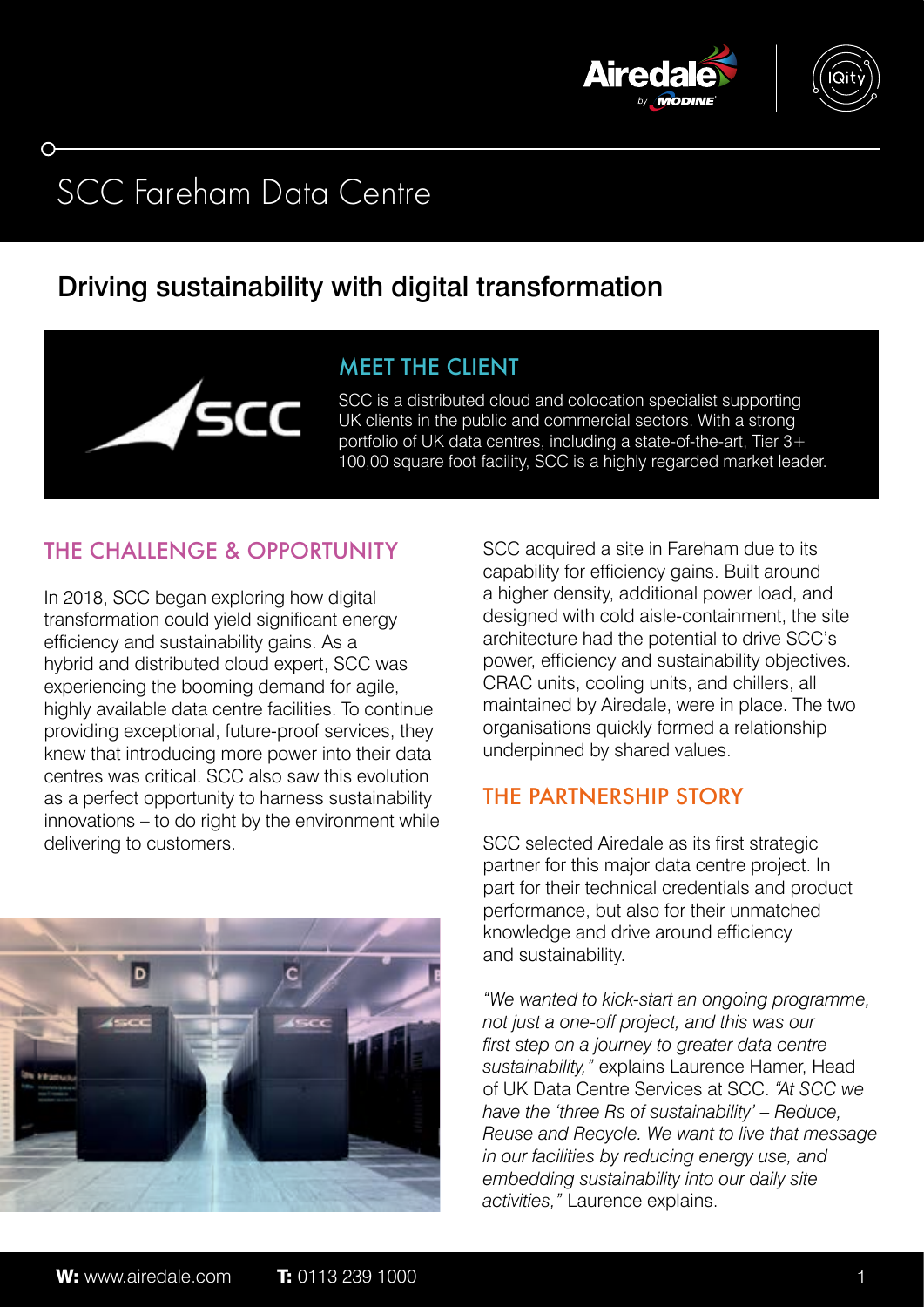*"We had already improved efficiencies and reduced fuel consumption, resource waste and our carbon footprint through reviewing everything from generator testing to firmware, and hardware quality and renewable energy,"* Laurence adds.

*But bringing Airedale on board was the final piece of the puzzle. They proposed their IQity solution with ACIS controls to harmonise our data centre cooling operations to achieve maximum efficiency.* " "

### THE PROJECT TECHNICALITIES

The team took a holistic approach to data centre cooling. Airedale installed temperature and humidity sensors in aisles to enable better communication between units, which were repositioned to optimise control reference points. This provided more granular visibility of the condition of the air feeding the data halls. With this information, Airedale could identify where CRAC unit energy consumption could be reduced further.

Richard Nicholls, Sales Engineer at Airedale, explains, "*we initially looked at how to sequence chillers to reduce power drain. To work with the existing water system, we developed infrastructure that reduced energy consumption by bringing fan speeds as low as possible, while maintaining the flow of pressure in the data hall. This achieved significant energy usage reduction and increased system resilience*."

"*Site investigations revealed that intelligent management of precision cooling units would make major energy efficiency gains,*" Richard continues. "*We switched all fans running a 2N arrange to hot standby. This allows all cooling units to contribute positive pressure in the floor void, at a new reduced fan speed.*"

Richard adds, "*additional sensors enabled us to shift set point management from the supply air path to within the cold aisle itself. This provided better quality data on conditions at rack level, so we could fine-tune supply air temperatures, raising them where possible to deliver additional energy efficiency. Live psychrometric plotting meant we could run the system at its most efficient settings whilst meeting strict SLAs, and the whole system is security hardened, reverting to local unit control in the event of power failure*."

#### THE PROJECT RESULTS

"*Richard Nichols and his team provided a solution which enabled SCC to control efficiency and sustainability strategy, reduce risk and energy consumption, and improve performance*," shares Ross Pollock of SCC. *"Their IQity solution with ACIS software enabled us to enhance control of CRAC Units by better utilising available chilled water and reducing fan speeds. All while maintaining pressure. increasing the availability of plant through automation and protecting our SLAs."* 

"

*The overall project was delivered smoothly, on-time and on budget. It was a real pleasure working with Airedale team to achieve such outstanding results."* "

Laurence adds, "*we have already started technical reviews and feasibility discussions with Airedale to build on success at Fareham and implement similar controls at our Tyseley facility." "I'm very positive about the enhancements and efficiencies we can now deliver. The Data Centre Teams are constantly building their knowledge and with the support of Airedale, we will continue to provide reliability and uptime for our clients, while focusing on strategies that are sensitive to any environmental impact".*